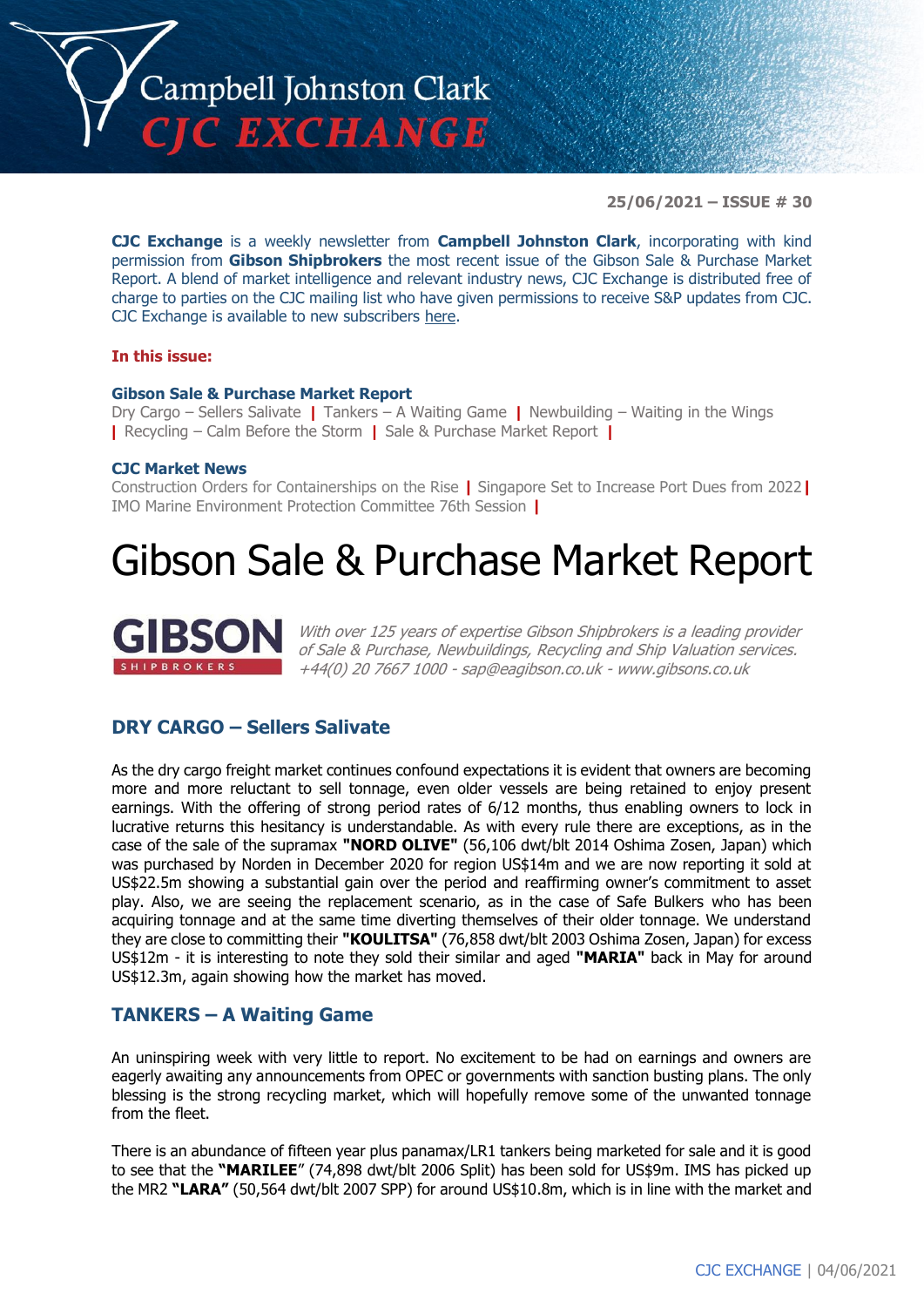

the slightly older and uncoiled **"JASMINE EXPRESS"** (46,999 dwt/blt 2004 Onomichi ) has gone for US\$7.6m with another year to run on surveys; the price is probably US\$2m clear of her recycling value.

### **NEWBUILDING – Waiting in the Wings**

Korean yards have hiked pricing again this week as they pass on rises from steel mills and also take a conservative view on managing costs with deliveries now past the two-year standard window, mostly into 2024. We are also beginning the traditional lull in activity as summer holidays begin around the world.

For tankers, there is still a real hurdle of current poor earnings to pass but most feel a tanker rally is coming for straightforward reasons. Tanker pricing is up from last year's low levels, but we do feel it is worth highlighting again that with deliveries for fresh orders now 2024 onwards, there is genuinely no threat to earnings for 2022/2023 from potential increasing newbuilding enquiry for whatever reason. Such a protected fleet supply situation does not happen very often! Furthermore, with genuine scrapping potential (vintage vessels in sanctioned trades etc) the fleet supply situation is well placed to galvanise any rising demand. Of course, newbuildings are not a "real time" investment, given the forward nature and, therefore, this expected confidence and stability in the tanker market fundamentals in the short term will put newbuildings on the investment menu for owners, we believe, especially since second-hand pricing is likely to rise for the same reasons and upward pricing pressure remains on shipbuilding costs.

On dry, newbuilding pricing is up significantly from lows last year (comparable to 2017). We believe owners continue to look for signs that the current dry market strength is here to stay for a while before moving for newbuildings. The dry orderbooks are very low and we expect further orders to come after the summer if the positive signals keep coming from the charter market.

## **RECYCLING – Calm Before the Storm**

A quiet week in the recycling markets as not many ships are available for negotiation. Local steel markets in the Sub-Continent are stable as demand for steel remains healthy.

With the monsoon season now in full swing, ship breaking activities have slowed down slightly and are likely to remain so until end of August. The lack of tonnage available for recycling has certainly helped in keeping prices high, although some private sales have been emerging as we see vessels arriving at their breaking destinations. With container and dry bulk charter hires still on the up and conversely for tanker rates we would expect the supply to be coming from tankers in the not too distant future.

## **Gibson Sale & Purchase Market Report**

#### **S&P SALES**

| <b>Vessel Name</b>       | <b>DWT</b> | <b>Built</b> | Yard                                    | <b>Buyers</b>               | <b>Price</b><br>$(\frac{\epsilon}{m})$ | <b>Notes</b>                  |  |
|--------------------------|------------|--------------|-----------------------------------------|-----------------------------|----------------------------------------|-------------------------------|--|
| <b>BULKERS</b>           |            |              |                                         |                             |                                        |                               |  |
| <b>CAPE LEGACY</b>       | 180,161    | 2011         | Daehan (KRS)                            | Chinese<br>buyer            | 33                                     | SS psd 5/21. BWTS<br>fiitted. |  |
| <b>LOWLANDS TENACITY</b> | 179,929    | 2011         | Hanjin HI, Philpns Undisclosed<br>(PHI) | buyer                       | reg 29.5                               | SS psd 5/21. BWTS<br>fiitted. |  |
| <b>KING SAIL</b>         | 177,643    | 2002         | Mitsui (JPN)                            | Chinese<br>buyer            | 12                                     | SS due 3/22.                  |  |
| <b>OCEAN CLARION</b>     | 176,952    | 2009         | Namura (JPN)                            | Seanergy<br><b>Maritime</b> | low <sub>24</sub>                      | SS due 3/22.                  |  |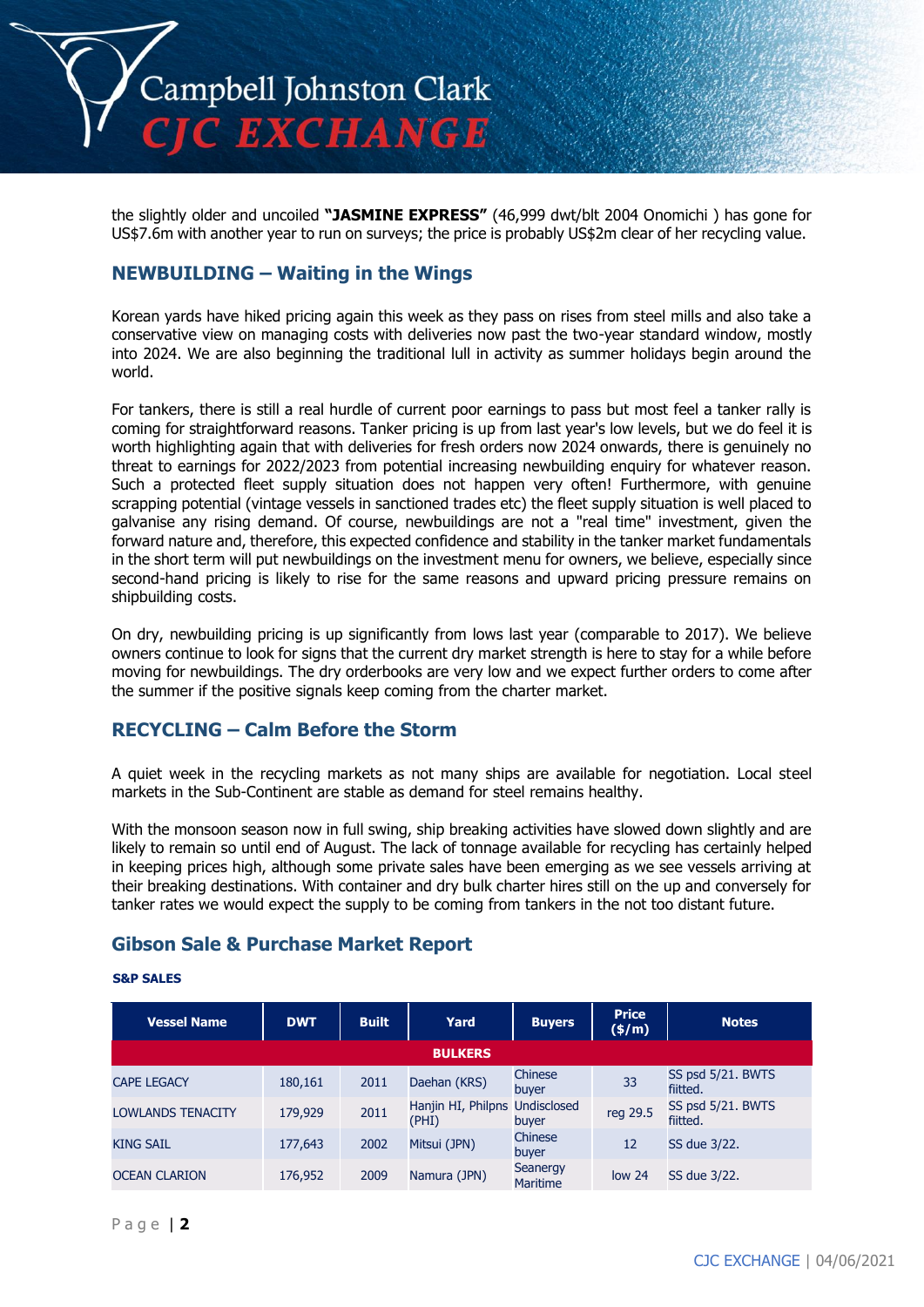Campbell Johnston Clark<br>CJC EXCHANGE

| <b>CECILIA B</b>                         | 82,154 | 2012 | Tsuneishi (JPN)                  | Undisclosed<br>buyer               | 24             | SS due 5/22.<br>BWTS+Scrubber fitted.       |  |
|------------------------------------------|--------|------|----------------------------------|------------------------------------|----------------|---------------------------------------------|--|
| <b>ORIENT GENESIS</b>                    | 78,162 | 2014 | Toyohashi (JPN)                  | Greek buyer                        | 23             | DD due 1/22. BWTS<br>fitted.                |  |
| <b>CENTURION</b>                         | 76,838 | 2005 | Oshima Zosen<br>(JPN)            | <b>Undisclosed</b><br>buyer        | <b>xs 12</b>   | SS psd 10/20. Dely 2/22.                    |  |
| <b>AQUAMAN</b>                           | 75,244 | 2001 | Samho (KRS)                      | Chinese<br>buyer                   | xs 11          | SS psd 7/20. BWTS<br>fitted.                |  |
| <b>AMBER CHAMPION</b>                    | 63,800 | 2013 | Chengxi (CHN)                    | Greek buyer                        | 20.5           | BWTS fitted. Tier II.                       |  |
| AMAMI K                                  | 58,613 | 2012 | Kawasaki (JPN)                   | Greek buyer                        | 19.6           | SS due 2/22. BWTS<br>fitted.                |  |
| <b>BULK TITAN</b>                        | 58,090 | 2009 | Tsuneishi Cebu<br>(PHI)          | Greek buyer                        | 16.3           |                                             |  |
| <b>NORD OLIVE</b>                        | 56,108 | 2014 | Oshima Zosen<br>(JPN)            | <b>Turkish buyer</b>               | 22.5           |                                             |  |
| POLA ILARIA                              | 37,695 | 2010 | Tianjin Xingang<br>(CHN)         | <b>Briese</b><br><b>Schiffahrt</b> | 12.75          | SS psd 10/20.                               |  |
| <b>INTERLINK VERITY</b>                  | 37,163 | 2012 | Huatai<br>Heavy (CHN)            | <b>Undisclosed</b><br>buyer        | xs 14          | SS due 6/22. Tier II.                       |  |
| <b>INTERLINK ACUITY</b>                  | 37,152 | 2011 | Huatai<br>Heavy (CHN)            | <b>Undisclosed</b><br>buyer        | 13             | SS due 10/21. Tier II. Ice<br>1C.           |  |
| <b>MALEN</b>                             | 34,627 | 2011 | Shanhaiguan<br>(CHN)             | Costamare                          | 13             | SS psd 6/21. BWTS<br>fitted.                |  |
| <b>KONSTANTINOS M</b>                    | 32,178 | 2012 | <b>Jiangmen</b><br>Nanyang (CHN) | Greek buyer                        | 11.8           | SS due 7/22.                                |  |
| <b>CS CAROLINE</b>                       | 30,420 | 2010 | Tsuji HI (CHN)                   | Lebanese<br>buyer                  | 11.25          | SS psd 1/20.                                |  |
| <b>SIERRA</b>                            | 23,800 | 2010 | Zhejiang Xingtian<br>(CHN)       | <b>Greek buyer</b>                 | 6              | SS psd 12/20. BWTS<br>fitted.               |  |
| <b>TANKERS</b>                           |        |      |                                  |                                    |                |                                             |  |
| <b>MARILLEE</b>                          | 74,898 | 2006 | Split (CRT)                      | <b>Undisclosed</b><br>buyer        | $\overline{9}$ | SS due 9/21. Ice 1A.<br><b>Deck heaters</b> |  |
| LARA                                     | 50,564 | 2007 | <b>SPP Sacheon</b><br>(KRS)      | <b>IMS</b>                         | 10.8           | Deepwell. SS due 6/22.<br>Already renamed.  |  |
| <b>JASMINE EXPRESS</b>                   | 46,999 | 2004 | Onomichi (JPN)                   | <b>Undisclosed</b><br>buyer        | 7.6            | SS due 5/22. Uncoiled.                      |  |
| KOHZAN MARU III                          | 45,286 | 2000 | Shin Kurushima<br>(JPN)          | Undisclosed<br>buyer               | 6.75           | Zinc coated. IMO III. 20<br>tanks.          |  |
| <b>RAKIS</b>                             | 6,269  | 2010 | Ningbo Dongfang<br>(CHN)         | <b>Undisclosed</b><br>buyer        | high 3         | Zinc coated. IMO II. SS<br>psd 3/20.        |  |
| <b>GENERAL CARGO / MULTI PURPOSE</b>     |        |      |                                  |                                    |                |                                             |  |
| <b>CHIPOL RUIAN</b>                      | 22,258 | 1998 | 3 Maj, Brod (CRT)                | Undisclosed<br>buyer               | 4.8            | Tween. 1096 TEU.                            |  |
| <b>CONTAINERS / RO-RO / REEFER / PCC</b> |        |      |                                  |                                    |                |                                             |  |
| <b>ALABAMA</b>                           | 50,158 | 2010 | Jiangsu<br>Newyangzi (CHN)       | <b>MSC</b>                         | 35             | 4250 TEU.                                   |  |

**NEWBUILDING ORDERS**

**Ordering Client Vessel Type Size / No. of units Shipyard (Country) Delivery Price (\$m) Notes TANKERS** Euronav VLCC 300,000 dwt x 1 Hyundai Samho 2023 93.3\* \*Declared option. Petrobras FPSO 150,000 DSME (KRS) 2025 **CONTAINERS/RO-RO/REEFER/PCC** Evergreen Marine **Containership**  $\frac{24,000 \text{ TEU}}{x \text{ 2}}$ Hudong Zhonghua (CHN) <sup>2024</sup> <sup>167</sup> Tier III. Scrubber fitted. Hapag-LLoyd Containership  $\frac{23,500 \text{ TEU}}{x 6}$  DSME (KRS) 2024 LNG duel fuel.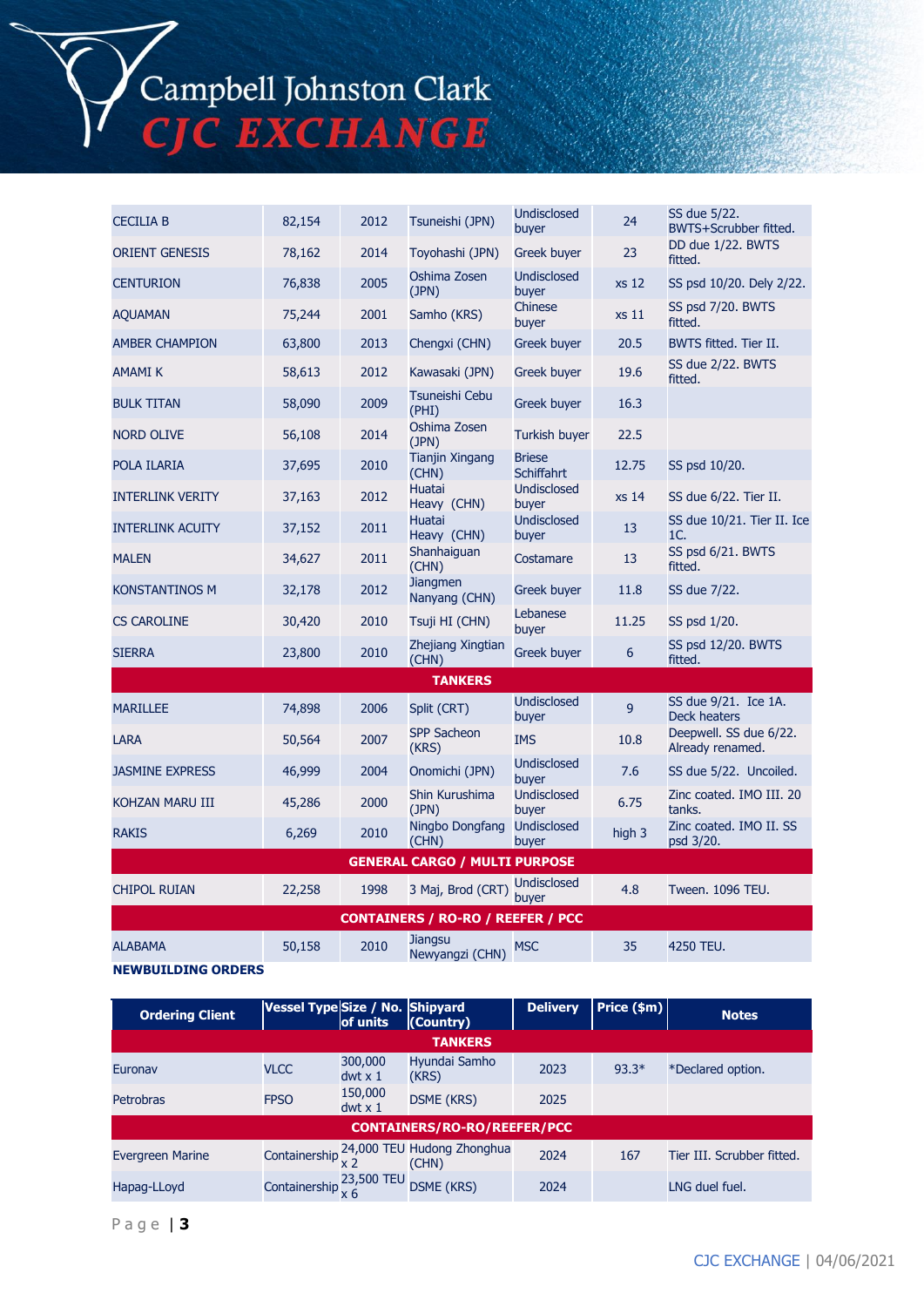| Eastern Pacific Shipping                           | <b>PCC</b>                           | 7,000 CEU<br>x 4+2        | Jinling (CHN)                            | 2024      | est 87        | LNG dual fuel.                         |  |
|----------------------------------------------------|--------------------------------------|---------------------------|------------------------------------------|-----------|---------------|----------------------------------------|--|
| <b>Briese Schiffaht</b>                            | Containership $\frac{1,800}{x}$ TEU  |                           | <b>Huanghai</b><br>Shipbuilding<br>(CHN) | 2023      |               |                                        |  |
| <b>SITC</b>                                        | Containership $\frac{1,023}{+2}$ TEU |                           | Dae Sun (KRS)                            | 2023      | $19.2*$       | *Declared options.                     |  |
| <b>GAS</b>                                         |                                      |                           |                                          |           |               |                                        |  |
| United LNG Transportation<br>(c/o PetroChina-CSET) | <b>LNG</b>                           | 174,000<br>cbm $\times$ 3 | Hudong Zhonghua<br>(CHN)                 | 2024-2025 | <b>xs 200</b> | LNG dual fuel. Against TC<br>to CNOOC. |  |
| <b>Capital Gas</b>                                 | <b>LNG</b>                           | 174,000<br>$cbm \times 2$ | Hyundai HI (KRS)                         | 2023      | 193.5         |                                        |  |

**Indices**

**Newbuild and Second Hand Values** (\$ million)

| <b>Tankers</b>             | <b>Newbuild</b> |      | 5 Year Old 10 Year Old |                 | C.O.B<br><b>Friday</b> |
|----------------------------|-----------------|------|------------------------|-----------------|------------------------|
|                            |                 |      |                        |                 |                        |
| <b>VLCC</b>                | 98              | 71   | 48                     | <b>BDI</b>      | 3255                   |
| <b>SUEZMAX</b>             | 65              | 48   | 33                     |                 |                        |
| <b>AFRAMAX</b>             | 53              | 41   | 26.5                   | $$$ /Yen        | 110.70                 |
| <b>MR</b>                  | 37              | 27.5 | 19                     |                 |                        |
| <b>Bulkers</b>             |                 |      |                        | <b>VLCC</b>     |                        |
| <b>CAPESIZE</b>            | $58.5^{\circ}$  | 37.5 | 31.5                   | <b>AG/East</b>  | 32.5                   |
| KAMSARMAX / PANAMAX        | $33^{\wedge}$   | 29k  | 21k/19p                | <b>TD3 (WS)</b> |                        |
| <b>ULTRAMAX / SUPRAMAX</b> | $31^{\circ}$    | 25u  | 18.5                   |                 |                        |
| <b>HANDYSIZE</b>           | $26.5^{\circ}$  | 21   | 14.5                   |                 |                        |
|                            |                 |      |                        |                 |                        |

^=Chinese price (otherwise based upon Japanese / Korean country of build)

**This report has been produced for general information and is not a replacement for specific advice. While the market information is believed to be reasonably accurate, it is by its nature subject to limited audits and validations. No responsibility can be accepted for any errors or any consequences arising therefrom. No part of the report may be reproduced or circulated without our prior written approval. © E.A. Gibson Shipbrokers Ltd 2021.**

# CJC Market News



Campbell Johnston Clark (CJC) is a medium-sized international law firm advising on all aspects of the shipping sector, from ship finance to dry shipping and comprehensive casualty handling, and all that happens in between. Today, we Campbell Johnston Clark have offices in London, Newcastle, Singapore and Miami.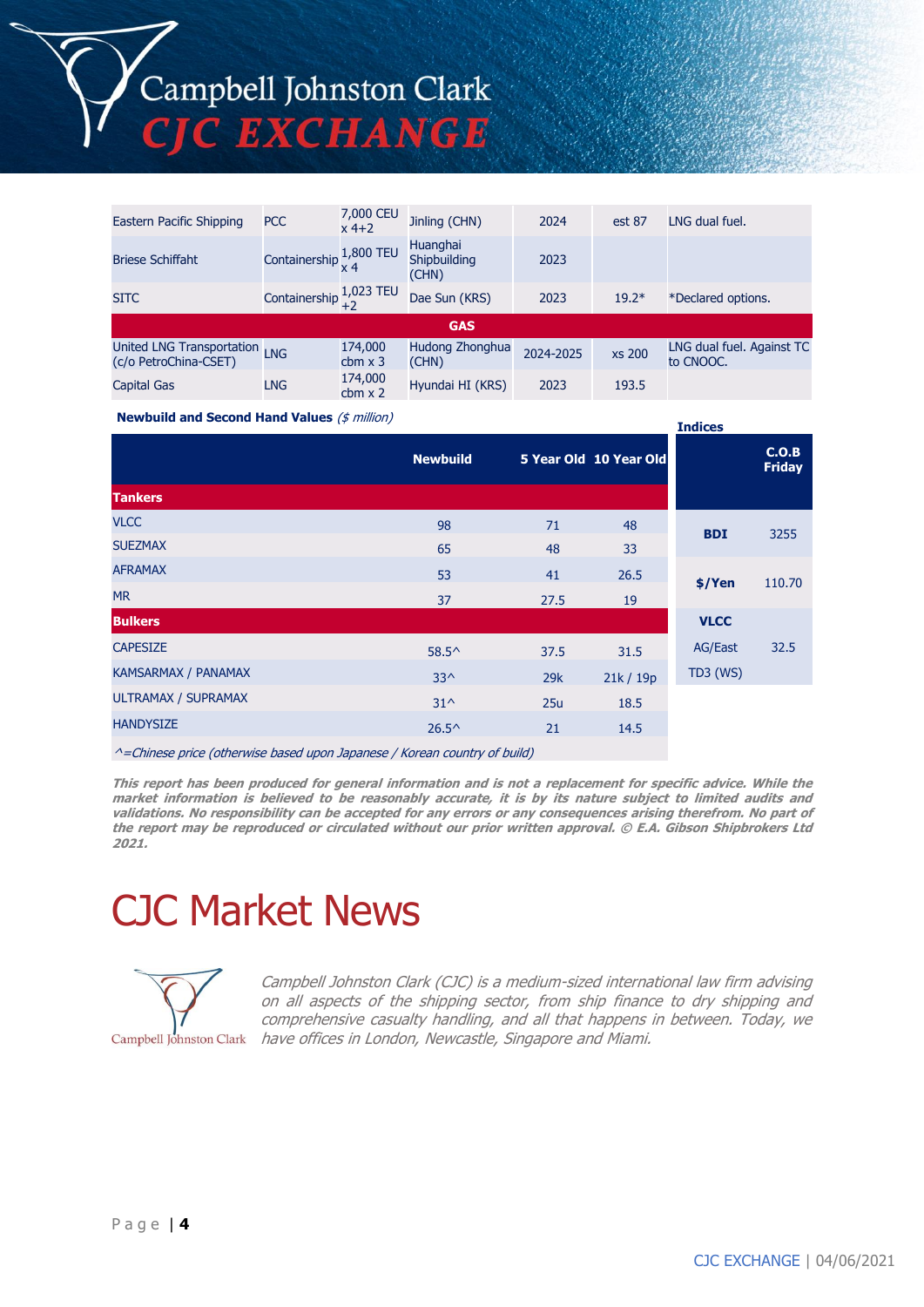Campbell Johnston Clark C EXCHANGE

#### **Construction Orders for Containerships on the Rise**



Construction orders for new containerships are continuing at a record pace in 2021 with carriers rushing to expand and modernise their fleets to meet projected long-term demand growth. Seaspan, the world's largest containership lessor, announced that it was adding two containerships to its already large order book of 37 containerships due for delivery by 2024.

The vessels are due for delivery during the fourth quarter of 2022 and will enter long-term charters with a global liner company. The unnamed customer also

has a purchase option for the vessels.

Seaspan is a leading independent owner and operator of containerships, with the majority of its ships operating under long-term, fixed-rate time charters to the world's largest container shipping lines. Customers include Maersk, MSC, COSCO, CMA CGM, and Hapag-Lloyd, with only Evergreen and HMM among the major operators not chartering vessels from Seaspan. The company's current fleet includes 129 vessels with a total capacity of over one million TEU.

With the new orders, Seaspan has a total of 39 containerships with a combined capacity of approximately 600,000 TEU being built. In 2021, the company also acquired four secondhand boxships. Among the orders Seaspan has disclosed are two 24,000 TEU ultra-large containerships, as well as six 15,000 TEU and five 12.000 TEU vessels, all to be deployed by MSC. The orders also include 10 dualfuel LNG vessels for Zim and eight boxships to be operated by the ONE alliance.

BIMCO reported that surging profits and high demand were driving the staggering pace of orders. In April and May alone, 55 vessels were ordered with a total capacity of over 344,000 TEU. This comes on top of the record-high 97 ships ordered in March. In the first five months of 2021, construction orders totaled 229 vessels with a capacity of over two million TEU bring the total orderbook to 4.35 million TEU. The orderbook for new containerships has doubled in size since the fall of 2020.

IHS Markit detailed in a recent report that the orders in 2021 had reached the highest level in the past six years. Orders are well on their way to surpassing the 2.6 million TEU that they reported were orders in 2015. According to IHS Markit, the 2021 orders represent more than a fifth of the number of vessels currently in service. They estimated that the market could reach a total capacity of 24 million TEU over the next two to three years.

Vessel demolitions are also expected to have only a small impact on capacity in the near term. BIMCO expects demolitions to drop to their lowest levels since 2007. So far in 2021, only 10 boxships were retired with a total capacity of just over 8,000 TEU.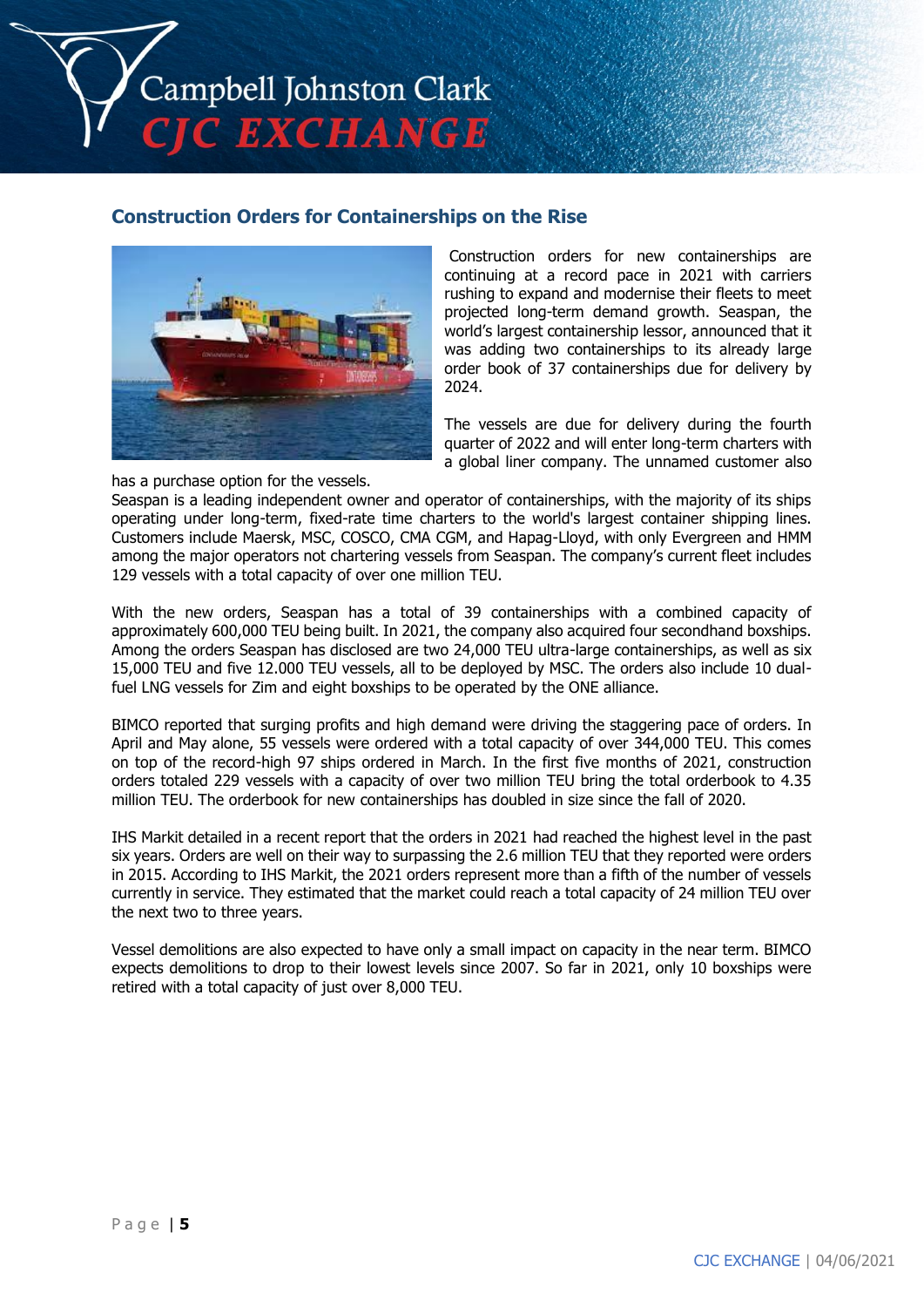Campbell Johnston Clark C EXCHANGE

## **Singapore Set to Increase Port Dues from 2022**



The Maritime and Port Authority of Singapore has announced that it will be implementing a two-phase increase in port dues, starting in 2022. Port dues were last revised in 2014 and the current system determines the amount due by taking into consideration the size of the vessel, the length of stay and the purpose of the call.

Phase-1 will take effect from 1st January 2022 and will see an increase in port dues by approximately six percent for vessels calling at Singapore to embark or disembark

passengers, or to load and unload cargo with stays of between two to four days. There will be no increase in port dues for those vessels staying in port for a day or less, to encourage quicker turnaround times. Phase-2 of the increase in port dues will take effect from 1st January 2023 and will affect those vessels staying in port for less than one day.

The proposed increase in dues is said to be needed to fund and maintain the vessel-traffic management system, as well as anchorages, fairways, and navigation aids. The Port of Singapore handles over 37.2 million TEUs of containers and 626.2 million tons of cargo annually, making it one of the busiest in the world.

## **IMO Marine Environment Protection Committee 76th Session**

The IMO's Marine Environment Protection Committee (MEPC) held its 76<sup>th</sup> Session from 10 to 17 June 2021. The meeting was held remotely and a number of important topics were considered and amendments adopted.

At the meeting, the MEPC, as most industry stakeholders had anticipated, adopted the amendments to the International Convention for the Prevention of Pollution from Ships (MARPOL) Annex VI which would require vessels to reduce greenhouse gas (GHG) emissions. The amendments are considered to be an important stepping stone for future GHG reduction and bring about technical and operational approaches that aim to improve the efficiency of ships. The amendments will require all vessels to calculate an Energy Efficiency Existing Ship Index or EEXI which will establish their annual operational carbon intensity indicator or CII and CII rating. The EEXI is required to be calculated for vessels 400 gt and above and the CII and CII rating will apply to vessels of 5,000 gt and above. The CII rating will be given to vessels on a scale of  $A - E$  (A being the best rating). The IMO are encouraging Administrations and port authorities to incentivise vessels rated as A or B. These amendments are expected to enter into force on 1 November 2022 with requirements for EEXI and CII certification to enter into effect from 1 January 2023. The effectiveness of this regime will be reviewed by the IMO by 1 January 2026 at the latest. The IMO will, if necessary, develop and adopt further amendments thereon. On a similar note, the IMO adopted amendments to the 2018 Guidelines on the method of calculation of the attained energy efficiency design index or EEDI which apply to new ships.

Further to the above, the MEPC adopted amendments to MARPOL Annex I which will introduce a prohibition on the use and carriage for use as fuel of HFO by vessels in Arctic waters on and after 1 July 2024. As reported by the IMO, the prohibition encompasses the use and carriage for use as fuel of oils possessing a density at 15 degrees Celsius higher than 900kg/m3 or a kinematic viscosity at 50 degrees Celsius higher than 180mm2/s. Some vessels such as those operating in search and rescues operations will be exempted from this. A party state to MARPOL with a coastline bordering Arctic waters may temporarily exempt the requirements for vessels flying their flags when such vessels are in waters